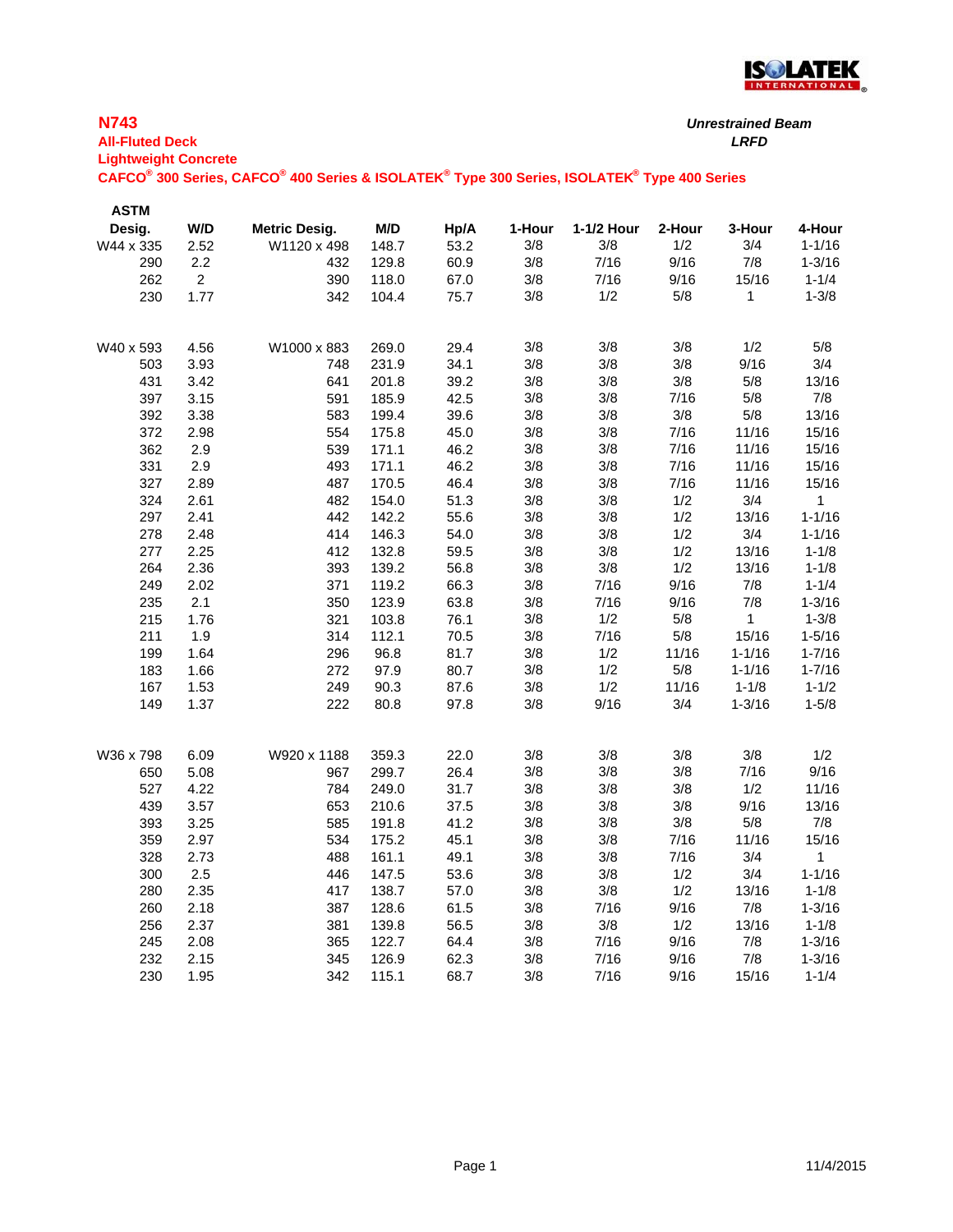

| <b>N743</b> | <b>All-Fluted Deck</b><br><b>Lightweight Concrete</b> |                                                                                             |       |       |        | <b>Unrestrained Beam</b><br><b>LRFD</b> |        |            |                |
|-------------|-------------------------------------------------------|---------------------------------------------------------------------------------------------|-------|-------|--------|-----------------------------------------|--------|------------|----------------|
|             |                                                       | CAFCO® 300 Series, CAFCO® 400 Series & ISOLATEK® Type 300 Series, ISOLATEK® Type 400 Series |       |       |        |                                         |        |            |                |
| <b>ASTM</b> |                                                       |                                                                                             |       |       |        |                                         |        |            |                |
| Desig.      | W/D                                                   | <b>Metric Desig.</b>                                                                        | M/D   | Hp/A  | 1-Hour | 1-1/2 Hour                              | 2-Hour | 3-Hour     | 4-Hour         |
| W36 x 210   | 1.96                                                  | W920 x 313                                                                                  | 115.6 | 68.4  | 3/8    | 7/16                                    | 9/16   | 15/16      | $1 - 1/4$      |
| 194         | 1.81                                                  | 289                                                                                         | 106.8 | 74.0  | 3/8    | 1/2                                     | 5/8    | 1          | $1 - 3/8$      |
| 182         | 1.72                                                  | 271                                                                                         | 101.5 | 77.9  | 3/8    | 1/2                                     | 5/8    | 1          | $1 - 3/8$      |
| 170         | 1.6                                                   | 253                                                                                         | 94.4  | 83.7  | 3/8    | 1/2                                     | 11/16  | $1 - 1/16$ | $1 - 1/2$      |
| 160         | 1.51                                                  | 238                                                                                         | 89.1  | 88.7  | 3/8    | 9/16                                    | 11/16  | $1 - 1/8$  | $1 - 9/16$     |
| 150         | 1.43                                                  | 223                                                                                         | 84.4  | 93.7  | 3/8    | 9/16                                    | 3/4    | $1 - 3/16$ | $1 - 5/8$      |
| 135         | 1.29                                                  | 201                                                                                         | 76.1  | 103.9 | 3/8    | 9/16                                    | 3/4    | $1 - 1/4$  | $1 - 11/16$    |
| W33 x 387   | 3.31                                                  | W840 x 576                                                                                  | 195.3 | 40.5  | 3/8    | 3/8                                     | 3/8    | $5/8$      | 13/16          |
| 354         | 3.05                                                  | 527                                                                                         | 180.0 | 43.9  | 3/8    | 3/8                                     | 7/16   | 11/16      | 7/8            |
| 318         | 2.77                                                  | 473                                                                                         | 163.4 | 48.4  | 3/8    | 3/8                                     | 7/16   | 11/16      | 1              |
| 291         | 2.55                                                  | 433                                                                                         | 150.5 | 52.5  | 3/8    | 3/8                                     | 1/2    | 3/4        | $1 - 1/16$     |
| 263         | 2.33                                                  | 392                                                                                         | 137.5 | 57.5  | 3/8    | 3/8                                     | 1/2    | 13/16      | $1 - 1/8$      |
| 241         | 2.13                                                  | 359                                                                                         | 125.7 | 62.9  | 3/8    | 7/16                                    | 9/16   | 7/8        | $1 - 3/16$     |
| 221         | 1.97                                                  | 329                                                                                         | 116.2 | 68.0  | 3/8    | 7/16                                    | 9/16   | 15/16      | $1 - 1/4$      |
| 201         | 1.79                                                  | 299                                                                                         | 105.6 | 74.9  | 3/8    | 1/2                                     | 5/8    | 1          | $1 - 3/8$      |
| 169         | 1.7                                                   | 251                                                                                         | 100.3 | 78.8  | 3/8    | 1/2                                     | $5/8$  | 1          | $1 - 7/16$     |
| 152         | 1.53                                                  | 226                                                                                         | 90.3  | 87.6  | 3/8    | 1/2                                     | 11/16  | $1 - 1/8$  | $1 - 1/2$      |
| 141         | 1.43                                                  | 210                                                                                         | 84.4  | 93.7  | 3/8    | 9/16                                    | 3/4    | $1 - 3/16$ | $1 - 5/8$      |
| 130         | 1.32                                                  | 193                                                                                         | 77.9  | 101.5 | $3/8$  | 9/16                                    | 3/4    | $1 - 1/4$  | $1 - 11/16$    |
| 118         | 1.21                                                  | 176                                                                                         | 71.4  | 110.7 | 7/16   | 5/8                                     | 13/16  | $1 - 5/16$ | $1 - 13/16$    |
| W30 x 391   | 3.59                                                  | W760 x 582                                                                                  | 211.8 | 37.3  | 3/8    | 3/8                                     | 3/8    | 9/16       | 13/16          |
| 357         | 3.31                                                  | 531                                                                                         | 195.3 | 40.5  | 3/8    | 3/8                                     | 3/8    | $5/8$      | 13/16          |
| 326         | 3.05                                                  | 484                                                                                         | 180.0 | 43.9  | 3/8    | 3/8                                     | 7/16   | 11/16      | 7/8            |
| 292         | 2.73                                                  | 434                                                                                         | 161.1 | 49.1  | 3/8    | 3/8                                     | 7/16   | 3/4        | 1              |
| 261         | 2.46                                                  | 389                                                                                         | 145.1 | 54.5  | 3/8    | 3/8                                     | 1/2    | 3/4        | $1 - 1/16$     |
| 235         | 2.24                                                  | 350                                                                                         | 132.2 | 59.8  | 3/8    | $3/8$                                   | 1/2    | 13/16      | $1 - 1/8$      |
| 211         | 2.01                                                  | 314                                                                                         | 118.6 | 66.7  | 3/8    | 7/16                                    | 9/16   | 15/16      | $1 - 1/4$      |
| 191         | 1.85                                                  | 284                                                                                         | 109.2 | 72.4  | 3/8    | 7/16                                    | $5/8$  | 15/16      | $1 - 5/16$     |
| 173         | 1.66                                                  | 257                                                                                         | 97.9  | 80.7  | 3/8    | 1/2                                     | 5/8    | $1 - 1/16$ | $1 - 7/16$     |
| 148         | 1.64                                                  | 220                                                                                         | 96.8  | 81.7  | 3/8    | 1/2                                     | 11/16  | $1 - 1/16$ | 1-7/16         |
| 132         | 1.47                                                  | 196                                                                                         | 86.7  | 91.1  | 3/8    | 9/16                                    | 11/16  | $1 - 1/8$  | $1 - 9/16$     |
| 124         | 1.39                                                  | 185                                                                                         | 82.0  | 96.4  | 3/8    | 9/16                                    | 3/4    | $1 - 3/16$ | $1 - 5/8$      |
| 116         | 1.3                                                   | 173                                                                                         | 76.7  | 103.1 | $3/8$  | 9/16                                    | 3/4    | $1 - 1/4$  | $1 - 11/16$    |
| 108         | 1.21                                                  | 161                                                                                         | 71.4  | 110.7 | 7/16   | 5/8                                     | 13/16  | $1 - 5/16$ | $1 - 13/16$    |
| 99          | 1.12                                                  | 147                                                                                         | 66.1  | 119.6 | 7/16   | 5/8                                     | 7/8    | $1 - 3/8$  | $1 - 7/8$      |
| 90          | 1.02                                                  | 134                                                                                         | 60.2  | 131.4 | 7/16   | 11/16                                   | 7/8    | $1 - 7/16$ | $\overline{c}$ |
| W27 x 539   | 5.08                                                  | W690 x 802                                                                                  | 299.7 | 26.4  | $3/8$  | 3/8                                     | 3/8    | 7/16       | 9/16           |
| 368         | 3.64                                                  | 548                                                                                         | 214.8 | 36.8  | 3/8    | $3/8$                                   | 3/8    | 9/16       | 3/4            |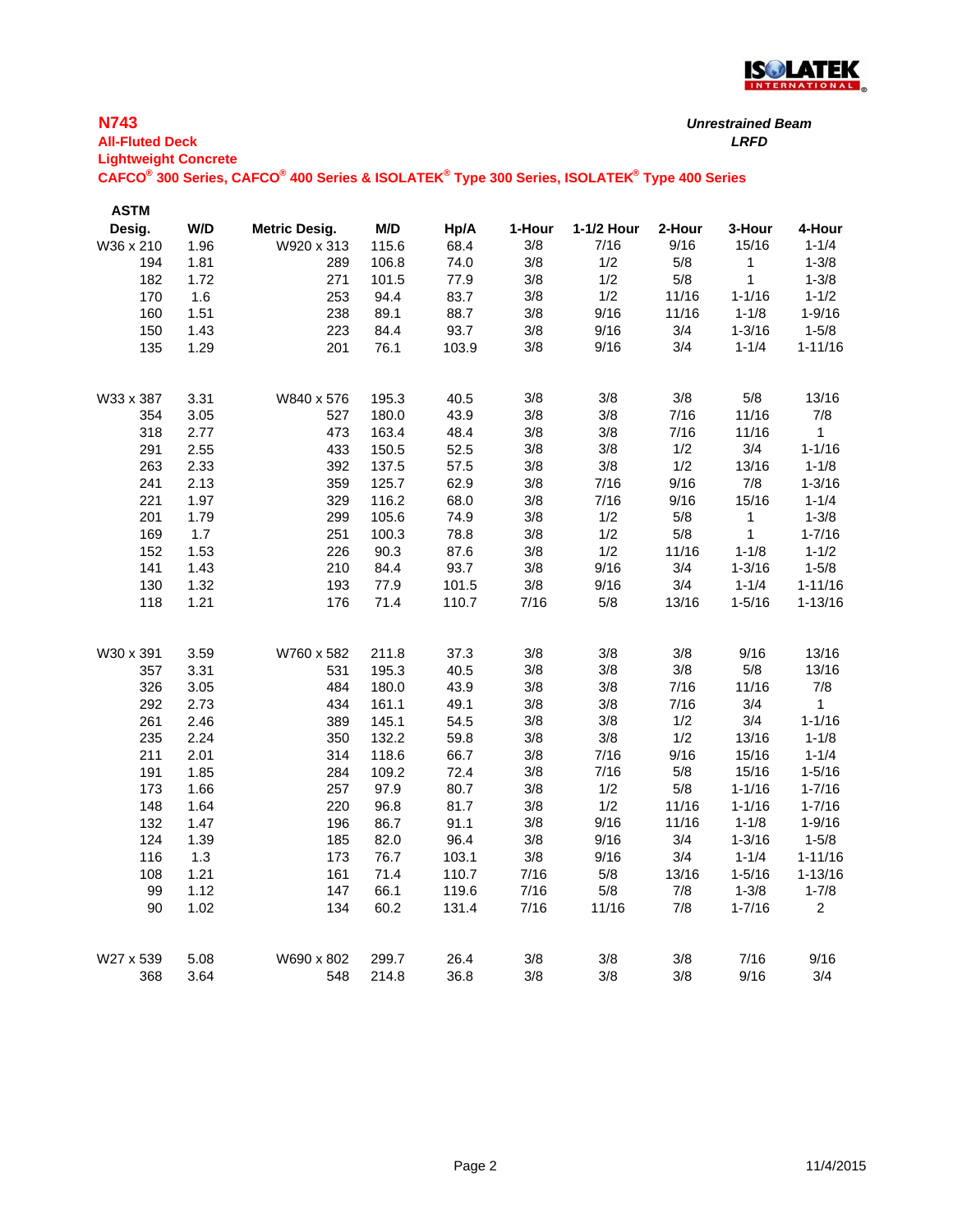

*Unrestrained Beam*

| <b>All-Fluted Deck</b>      |      |                                                                                             |       |       |        |            |        | <b>LRFD</b> |                |
|-----------------------------|------|---------------------------------------------------------------------------------------------|-------|-------|--------|------------|--------|-------------|----------------|
| <b>Lightweight Concrete</b> |      |                                                                                             |       |       |        |            |        |             |                |
|                             |      | CAFCO® 300 Series, CAFCO® 400 Series & ISOLATEK® Type 300 Series, ISOLATEK® Type 400 Series |       |       |        |            |        |             |                |
| <b>ASTM</b>                 |      |                                                                                             |       |       |        |            |        |             |                |
| Desig.                      | W/D  | Metric Desig.                                                                               | M/D   | Hp/A  | 1-Hour | 1-1/2 Hour | 2-Hour | 3-Hour      | 4-Hour         |
| W27 x 336                   | 3.36 | W690 x 500                                                                                  | 198.2 | 39.9  | 3/8    | 3/8        | 3/8    | 5/8         | 13/16          |
| 307                         | 3.11 | 457                                                                                         | 183.5 | 43.1  | 3/8    | 3/8        | 7/16   | $5/8$       | $7/8$          |
| 281                         | 2.86 | 418                                                                                         | 168.7 | 46.8  | 3/8    | 3/8        | 7/16   | 11/16       | 15/16          |
| 258                         | 2.64 | 384                                                                                         | 155.8 | 50.8  | 3/8    | $3/8$      | 7/16   | 3/4         | $\mathbf 1$    |
| 235                         | 2.43 | 350                                                                                         | 143.4 | 55.1  | 3/8    | $3/8$      | 1/2    | 13/16       | $1 - 1/16$     |
| 217                         | 2.26 | 323                                                                                         | 133.3 | 59.3  | 3/8    | $3/8$      | 1/2    | 13/16       | $1 - 1/8$      |
| 194                         | 2.03 | 289                                                                                         | 119.8 | 66.0  | 3/8    | 7/16       | 9/16   | 7/8         | $1 - 1/4$      |
| 178                         | 1.87 | 265                                                                                         | 110.3 | 71.6  | 3/8    | 7/16       | $5/8$  | 15/16       | $1 - 5/16$     |
| 161                         | 1.7  | 240                                                                                         | 100.3 | 78.8  | 3/8    | 1/2        | 5/8    | $\mathbf 1$ | $1 - 7/16$     |
| 146                         | 1.55 | 217                                                                                         | 91.5  | 86.4  | 3/8    | 1/2        | 11/16  | $1 - 1/8$   | $1 - 1/2$      |
| 129                         | 1.56 | 192                                                                                         | 92.0  | 85.9  | 3/8    | 1/2        | 11/16  | $1 - 1/16$  | $1 - 1/2$      |
| 114                         | 1.39 | 170                                                                                         | 82.0  | 96.4  | 3/8    | 9/16       | 3/4    | $1 - 3/16$  | $1 - 5/8$      |
| 102                         | 1.24 | 152                                                                                         | 73.2  | 108.1 | 7/16   | $5/8$      | 13/16  | $1 - 1/4$   | $1 - 3/4$      |
| 94                          | 1.15 | 140                                                                                         | 67.9  | 116.5 | 7/16   | $5/8$      | 13/16  | $1 - 5/16$  | $1 - 7/8$      |
| 84                          | 1.03 | 125                                                                                         | 60.8  | 130.1 | 7/16   | 11/16      | 7/8    | $1 - 7/16$  | $\overline{2}$ |
|                             |      |                                                                                             |       |       |        |            |        |             |                |
|                             |      |                                                                                             |       |       |        |            |        |             |                |
| W24 x 370                   | 3.98 | W610 x 551                                                                                  | 234.8 | 33.7  | 3/8    | 3/8        | 3/8    | 9/16        | 3/4            |
| 335                         | 3.66 | 498                                                                                         | 215.9 | 36.6  | 3/8    | 3/8        | 3/8    | 9/16        | 3/4            |
| 306                         | 3.37 | 455                                                                                         | 198.8 | 39.8  | 3/8    | 3/8        | 3/8    | $5/8$       | 13/16          |
| 279                         | 3.11 | 415                                                                                         | 183.5 | 43.1  | 3/8    | $3/8$      | 7/16   | 5/8         | 7/8            |
| 250                         | 2.81 | 372                                                                                         | 165.8 | 47.7  | 3/8    | 3/8        | 7/16   | 11/16       | 15/16          |
| 229                         | 2.6  | 341                                                                                         | 153.4 | 51.5  | 3/8    | 3/8        | 1/2    | 3/4         | $\mathbf{1}$   |
| 207                         | 2.36 | 307                                                                                         | 139.2 | 56.8  | 3/8    | 3/8        | 1/2    | 13/16       | $1 - 1/8$      |
| 192                         | 2.2  | 285                                                                                         | 129.8 | 60.9  | 3/8    | 7/16       | 9/16   | 7/8         | $1 - 3/16$     |
| 176                         | 2.03 | 262                                                                                         | 119.8 | 66.0  | 3/8    | 7/16       | 9/16   | 7/8         | $1 - 1/4$      |
| 162                         | 1.88 | 241                                                                                         | 110.9 | 71.3  | 3/8    | 7/16       | $5/8$  | 15/16       | $1 - 5/16$     |
| 146                         | 1.7  | 217                                                                                         | 100.3 | 78.8  | 3/8    | 1/2        | 5/8    | 1           | $1 - 7/16$     |
| 131                         | 1.54 | 195                                                                                         | 90.9  | 87.0  | 3/8    | 1/2        | 11/16  | $1 - 1/8$   | $1 - 1/2$      |
| 117                         | 1.38 | 174                                                                                         | 81.4  | 97.1  | 3/8    | 9/16       | 3/4    | $1 - 3/16$  | $1 - 5/8$      |
| 104                         | 1.24 | 155                                                                                         | 73.2  | 108.1 | 7/16   | $5/8$      | 13/16  | $1 - 1/4$   | $1 - 3/4$      |
| 103                         | 1.4  | 153                                                                                         | 82.6  | 95.7  | 3/8    | 9/16       | 3/4    | $1 - 3/16$  | $1 - 5/8$      |
| 94                          | 1.28 | 140                                                                                         | 75.5  | 104.7 | 3/8    | 9/16       | 3/4    | $1 - 1/4$   | $1 - 11/16$    |
| 84                          | 1.15 | 125                                                                                         | 67.9  | 116.5 | 7/16   | $5/8$      | 13/16  | $1 - 5/16$  | $1 - 7/8$      |
| 76                          | 1.05 | 113                                                                                         | 62.0  | 127.6 | 7/16   | 11/16      | $7/8$  | $1 - 7/16$  | 1-15/16        |
| 68                          | 0.94 | 101                                                                                         | 55.5  | 142.5 | 1/2    | 11/16      | 15/16  | $1 - 1/2$   | $2 - 1/16$     |
| 62                          | 0.93 | 92                                                                                          | 54.9  | 144.1 | 1/2    | 3/4        | 15/16  | $1 - 1/2$   | $2 - 1/8$      |
| 55                          | 0.82 | 82                                                                                          | 48.4  | 163.4 | 1/2    | 3/4        | 1      | $1 - 5/8$   | $2 - 1/4$      |
|                             |      |                                                                                             |       |       |        |            |        |             |                |
|                             |      |                                                                                             |       |       |        |            |        |             |                |
| W21 x 201                   | 2.5  | W530 x 300                                                                                  | 147.5 | 53.6  | 3/8    | 3/8        | 1/2    | 3/4         | $1 - 1/16$     |
| 182                         | 2.28 | 272                                                                                         | 134.5 | 58.8  | 3/8    | 3/8        | 1/2    | 13/16       | $1 - 1/8$      |

**N743**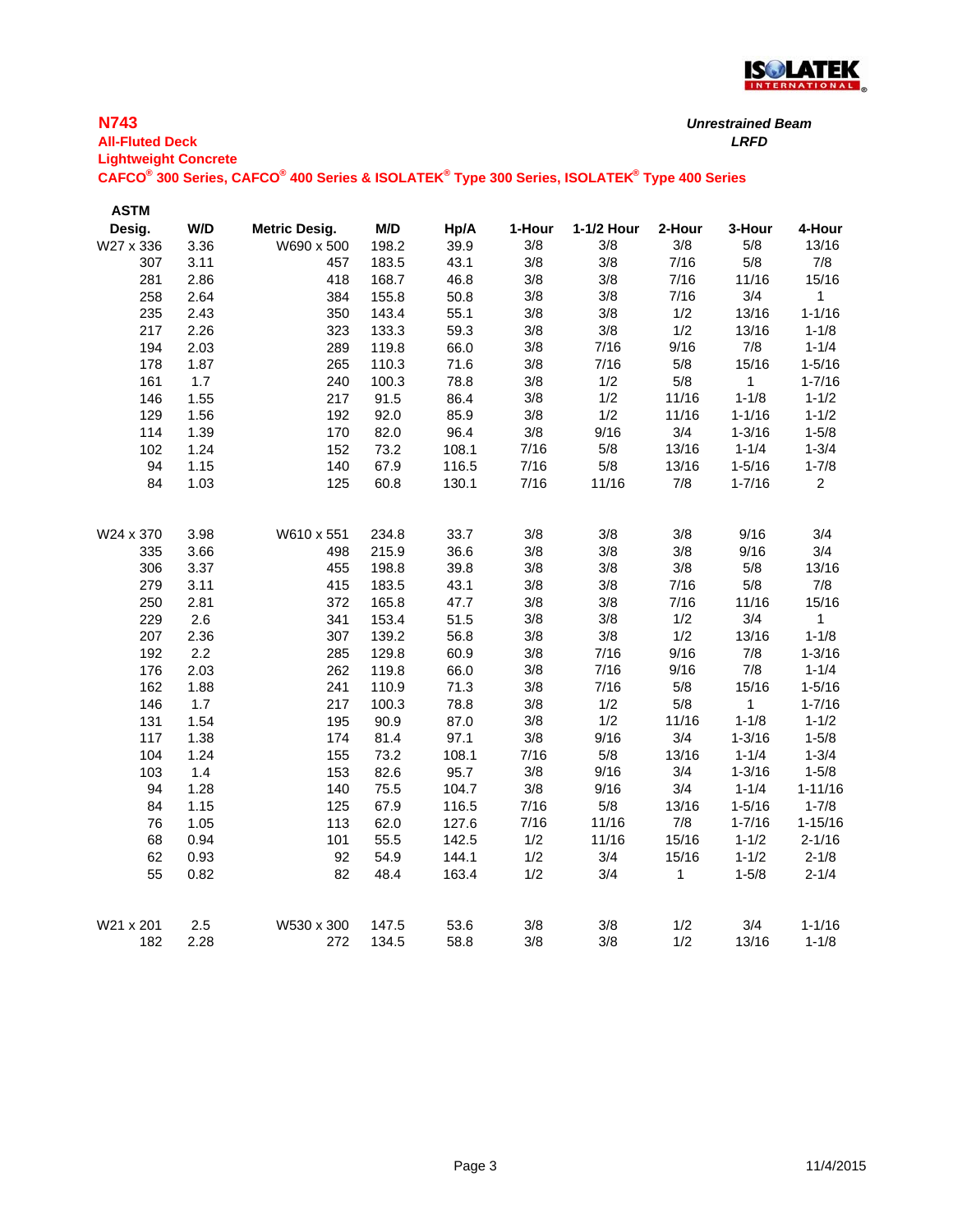

| <b>N743</b><br><b>All-Fluted Deck</b> |     |                                                                                                                                             |            | <b>Unrestrained Beam</b><br>LRFD |        |            |        |        |        |
|---------------------------------------|-----|---------------------------------------------------------------------------------------------------------------------------------------------|------------|----------------------------------|--------|------------|--------|--------|--------|
| <b>Lightweight Concrete</b>           |     | CAFCO <sup>®</sup> 300 Series, CAFCO <sup>®</sup> 400 Series & ISOLATEK <sup>®</sup> Type 300 Series, ISOLATEK <sup>®</sup> Type 400 Series |            |                                  |        |            |        |        |        |
| <b>ASTM</b><br>Desig.                 | W/D | <b>Metric Desig.</b>                                                                                                                        | <b>M/D</b> | H <sub>D</sub> /A                | 1-Hour | 1-1/2 Hour | 2-Hour | 3-Hour | 4-Hour |

| W21 x 166 | 2.09 | W530 x 248 | 123.3 | 64.1  | $3/8$ | 7/16  | 9/16             | 7/8            | $1 - 3/16$  |
|-----------|------|------------|-------|-------|-------|-------|------------------|----------------|-------------|
| 147       | 1.87 | 219        | 110.3 | 71.6  | 3/8   | 7/16  | 5/8              | 15/16          | $1 - 5/16$  |
| 132       | 1.68 | 196        | 99.1  | 79.8  | 3/8   | 1/2   | 5/8              | $1 - 1/16$     | $1 - 7/16$  |
| 122       | 1.57 | 182        | 92.6  | 85.3  | 3/8   | 1/2   | 11/16            | $1 - 1/16$     | $1 - 1/2$   |
| 111       | 1.43 | 165        | 84.4  | 93.7  | 3/8   | 9/16  | 3/4              | $1 - 3/16$     | $1 - 5/8$   |
| 101       | 1.3  | 150        | 76.7  | 103.1 | 3/8   | 9/16  | 3/4              | $1 - 1/4$      | $1 - 11/16$ |
| 93        | 1.4  | 138        | 82.6  | 95.7  | 3/8   | 9/16  | 3/4              | $1 - 3/16$     | $1 - 5/8$   |
| 83        | 1.26 | 123        | 74.3  | 106.3 | 7/16  | 5/8   | 13/16            | $1 - 1/4$      | $1 - 3/4$   |
| 73        | 1.11 | 109        | 65.5  | 120.7 | 7/16  | 5/8   | 7/8              | $1 - 3/8$      | $1 - 7/8$   |
| 68        | 1.04 | 101        | 61.4  | 128.8 | 7/16  | 11/16 | 7/8              | $1 - 7/16$     | $1 - 15/16$ |
| 62        | 0.95 | 92         | 56.1  | 141.0 | 1/2   | 11/16 | 15/16            | $1 - 1/2$      | $2 - 1/16$  |
| 57        | 0.95 | 85         | 56.1  | 141.0 | 1/2   | 11/16 | 15/16            | $1 - 1/2$      | $2 - 1/16$  |
| 55        | 0.85 | 82         | 50.2  | 157.6 | 1/2   | 3/4   | $\overline{1}$   | $1 - 5/8$      | $2 - 1/4$   |
| 50        | 0.83 | 74         | 49.0  | 161.4 | 1/2   | 3/4   | $\overline{1}$   | $1 - 5/8$      | $2 - 1/4$   |
| 48        | 0.75 | 72         | 44.3  | 178.6 | 9/16  | 13/16 | $1 - 1/16$       | $1 - 3/4$      | $2 - 3/8$   |
| 44        | 0.74 | 66         | 43.7  | 181.1 | 9/16  | 13/16 | $1 - 1/16$       | $1 - 3/4$      | $2 - 3/8$   |
|           |      |            |       |       |       |       |                  |                |             |
| W18 x 175 | 2.46 | W460 x 260 | 145.1 | 54.5  | $3/8$ | $3/8$ | 1/2              | 3/4            | $1 - 1/16$  |
| 158       | 2.24 | 235        | 132.2 | 59.8  | 3/8   | 3/8   | 1/2              | 13/16          | $1 - 1/8$   |
| 143       | 2.05 | 213        | 121.0 | 65.4  | 3/8   | 7/16  | 9/16             | 7/8            | $1 - 1/4$   |
| 130       | 1.88 | 193        | 110.9 | 71.3  | 3/8   | 7/16  | 5/8              | 15/16          | $1 - 5/16$  |
| 119       | 1.72 | 177        | 101.5 | 77.9  | 3/8   | 1/2   | 5/8              | $\overline{1}$ | $1 - 3/8$   |
| 106       | 1.55 | 158        | 91.5  | 86.4  | 3/8   | 1/2   | 11/16            | $1 - 1/8$      | $1 - 1/2$   |
| 97        | 1.42 | 144        | 83.8  | 94.4  | 3/8   | 9/16  | 3/4              | $1 - 3/16$     | $1 - 5/8$   |
| 86        | 1.27 | 128        | 74.9  | 105.5 | 7/16  | 5/8   | 13/16            | $1 - 1/4$      | $1 - 3/4$   |
| 76        | 1.13 | 113        | 66.7  | 118.6 | 7/16  | $5/8$ | 7/8              | $1 - 3/8$      | $1 - 7/8$   |
| 71        | 1.22 | 106        | 72.0  | 109.8 | 7/16  | $5/8$ | 13/16            | $1 - 5/16$     | $1 - 3/4$   |
| 65        | 1.13 | 97         | 66.7  | 118.6 | 7/16  | 5/8   | 7/8              | $1 - 3/8$      | $1 - 7/8$   |
| 60        | 1.04 | 89         | 61.4  | 128.8 | 7/16  | 11/16 | 7/8              | $1 - 7/16$     | $1 - 15/16$ |
| 55        | 0.96 | 82         | 56.6  | 139.6 | 1/2   | 11/16 | 15/16            | $1 - 1/2$      | $2 - 1/16$  |
| 50        | 0.88 | 74         | 51.9  | 152.3 | 1/2   | 3/4   | $\blacksquare$ 1 | $1 - 9/16$     | $2 - 3/16$  |
| 46        | 0.87 | 68         | 51.3  | 154.0 | 1/2   | 3/4   | $\sim$ 1         | $1 - 9/16$     | $2 - 3/16$  |
| 40        | 0.76 | 60         | 44.8  | 176.3 | 9/16  | 13/16 | $1 - 1/16$       | $1 - 11/16$    | $2 - 3/8$   |
| 35        | 0.67 | 52         | 39.5  | 200.0 | 9/16  | 7/8   | $1 - 1/8$        | $1 - 13/16$    | $2 - 1/2$   |
| W16 x 100 | 1.59 | W410 x 149 | 93.8  | 84.3  | 3/8   | 1/2   | 11/16            | $1 - 1/16$     | $1 - 1/2$   |
| 89        | 1.43 | 132        | 84.4  | 93.7  | 3/8   | 9/16  | 3/4              | $1 - 3/16$     | $1 - 5/8$   |
| 77        | 1.25 | 114        | 73.8  | 107.2 | 7/16  | 5/8   | 13/16            | $1 - 1/4$      | $1 - 3/4$   |
| 67        | 1.09 | 100        | 64.3  | 122.9 | 7/16  | 11/16 | 7/8              | $1 - 3/8$      | $1 - 15/16$ |
| 57        | 1.09 | 85         | 64.3  | 122.9 | 7/16  | 11/16 | 7/8              | $1 - 3/8$      | $1 - 15/16$ |
| 50        | 0.96 | 74         | 56.6  | 139.6 | 1/2   | 11/16 | 15/16            | $1 - 1/2$      | $2 - 1/16$  |
| 45        | 0.87 | 67         | 51.3  |       | 1/2   | 3/4   | $\mathbf{1}$     | $1 - 9/16$     | $2 - 3/16$  |
|           |      |            |       | 154.0 |       |       |                  |                |             |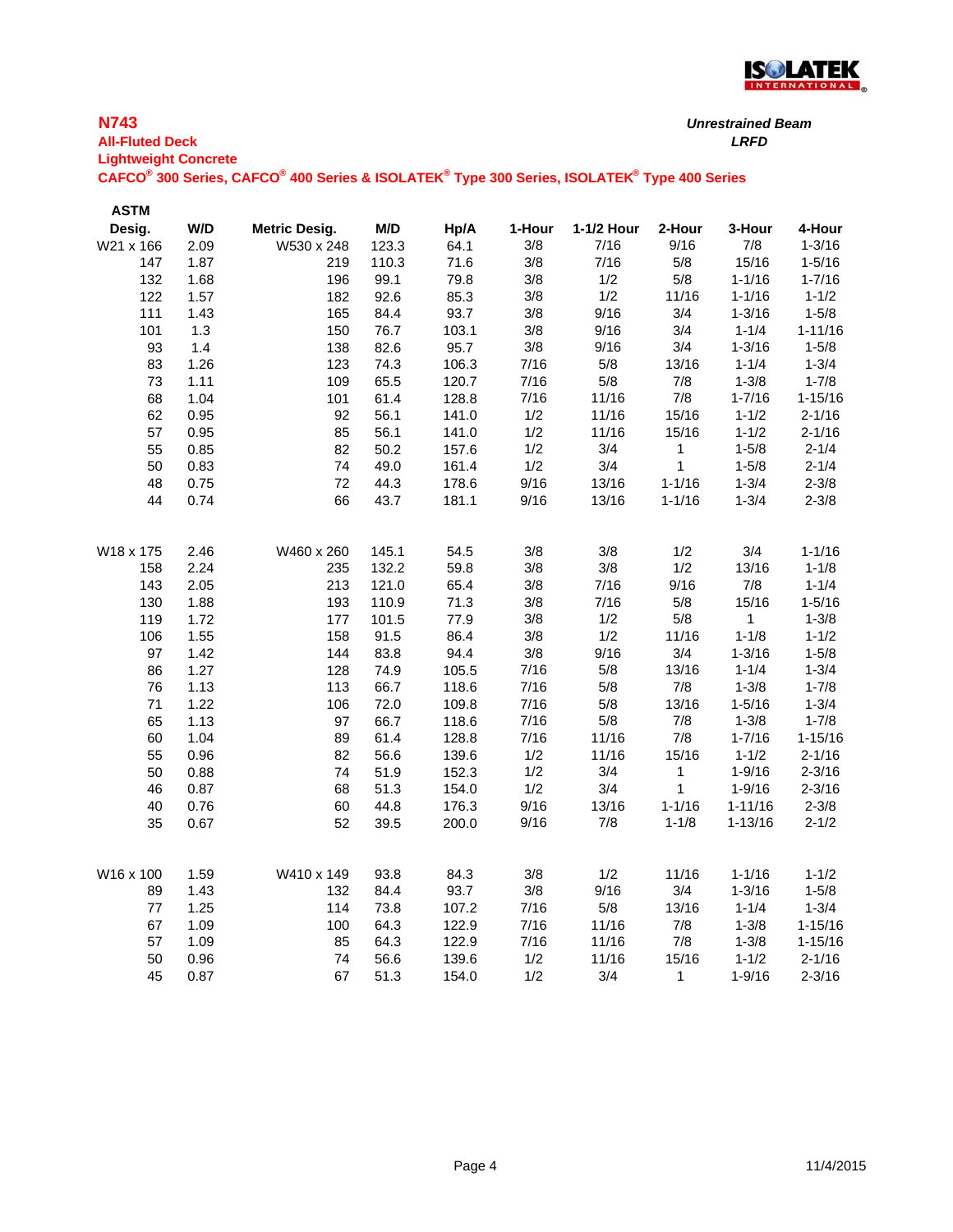

| <b>All-Fluted Deck</b><br><b>Lightweight Concrete</b> |      | CAFCO® 300 Series, CAFCO® 400 Series & ISOLATEK® Type 300 Series, ISOLATEK® Type 400 Series |       |       |        |            |            | <b>LRFD</b>             |             |
|-------------------------------------------------------|------|---------------------------------------------------------------------------------------------|-------|-------|--------|------------|------------|-------------------------|-------------|
| <b>ASTM</b>                                           |      |                                                                                             |       |       |        |            |            |                         |             |
| Desig.                                                | W/D  | Metric Desig.                                                                               | M/D   | Hp/A  | 1-Hour | 1-1/2 Hour | 2-Hour     | 3-Hour                  | 4-Hour      |
| W16 x 40                                              | 0.78 | W410 x 60                                                                                   | 46.0  | 171.8 | 9/16   | 13/16      | $1 - 1/16$ | $1 - 11/16$             | $2 - 5/16$  |
| 36                                                    | 0.7  | 53                                                                                          | 41.3  | 191.4 | 9/16   | 7/8        | $1 - 1/8$  | $1 - 13/16$             | $2 - 1/2$   |
| 31                                                    | 0.66 | 46                                                                                          | 38.9  | 203.0 | 9/16   | 7/8        | $1 - 1/8$  | $1 - 7/8$               | $2 - 9/16$  |
| 26                                                    | 0.55 | 39                                                                                          | 32.5  | 243.6 | 5/8    | 15/16      | $1 - 1/4$  | $\overline{\mathbf{c}}$ | $2 - 13/16$ |
| W14 x 808                                             | 8.75 | W360 x 1202                                                                                 | 516.3 | 15.3  | 3/8    | 3/8        | 3/8        | 3/8                     | 3/8         |
| 730                                                   | 8.08 | 1086                                                                                        | 476.7 | 16.6  | 3/8    | 3/8        | 3/8        | $3/8$                   | $3/8$       |
| 665                                                   | 7.49 | 990                                                                                         | 441.9 | 17.9  | 3/8    | 3/8        | 3/8        | 3/8                     | 7/16        |
| 605                                                   | 6.96 | 900                                                                                         | 410.6 | 19.3  | 3/8    | 3/8        | 3/8        | 3/8                     | 7/16        |
| 550                                                   | 6.43 | 818                                                                                         | 379.4 | 20.8  | 3/8    | 3/8        | 3/8        | 3/8                     | 1/2         |
| 500                                                   | 5.95 | 744                                                                                         | 351.1 | 22.5  | 3/8    | 3/8        | 3/8        | 3/8                     | 1/2         |
| 455                                                   | 5.53 | 677                                                                                         | 326.3 | 24.2  | 3/8    | 3/8        | $3/8$      | 3/8                     | 9/16        |
| 426                                                   | 5.21 | 634                                                                                         | 307.4 | 25.7  | 3/8    | 3/8        | 3/8        | 7/16                    | 9/16        |
| 398                                                   | 4.93 | 592                                                                                         | 290.9 | 27.2  | 3/8    | 3/8        | $3/8$      | 7/16                    | 5/8         |
| 370                                                   | 4.63 | 551                                                                                         | 273.2 | 28.9  | 3/8    | 3/8        | $3/8$      | 1/2                     | 5/8         |
| 342                                                   | 4.32 | 509                                                                                         | 254.9 | 31.0  | 3/8    | 3/8        | 3/8        | 1/2                     | 11/16       |
| 311                                                   | 3.98 | 463                                                                                         | 234.8 | 33.7  | 3/8    | 3/8        | $3/8$      | 9/16                    | 3/4         |
| 283                                                   | 3.66 | 421                                                                                         | 215.9 | 36.6  | 3/8    | 3/8        | 3/8        | 9/16                    | 3/4         |
| 257                                                   | 3.36 | 382                                                                                         | 198.2 | 39.9  | 3/8    | 3/8        | 3/8        | 5/8                     | 13/16       |
| 233                                                   | 3.08 | 347                                                                                         | 181.7 | 43.5  | 3/8    | 3/8        | 7/16       | $5/8$                   | 7/8         |
| 211                                                   | 2.81 | 314                                                                                         | 165.8 | 47.7  | 3/8    | 3/8        | 7/16       | 11/16                   | 15/16       |
| 193                                                   | 2.6  | 287                                                                                         | 153.4 | 51.5  | 3/8    | 3/8        | 1/2        | 3/4                     | 1           |
| 176                                                   | 2.38 | 262                                                                                         | 140.4 | 56.3  | 3/8    | $3/8$      | 1/2        | 13/16                   | $1 - 1/8$   |
| 159                                                   | 2.16 | 237                                                                                         | 127.4 | 62.0  | 3/8    | 7/16       | 9/16       | 7/8                     | $1 - 3/16$  |
| 145                                                   | 1.99 | 216                                                                                         | 117.4 | 67.3  | 3/8    | 7/16       | 9/16       | 15/16                   | $1 - 1/4$   |
| 132                                                   | 1.89 | 196                                                                                         | 111.5 | 70.9  | 3/8    | 7/16       | 5/8        | 15/16                   | $1 - 5/16$  |
| 120                                                   | 1.71 | 179                                                                                         | 100.9 | 78.4  | 3/8    | 1/2        | 5/8        | 1                       | $1 - 3/8$   |
| 109                                                   | 1.57 | 162                                                                                         | 92.6  | 85.3  | 3/8    | 1/2        | 11/16      | $1 - 1/16$              | $1 - 1/2$   |
| 99                                                    | 1.43 | 147                                                                                         | 84.4  | 93.7  | 3/8    | 9/16       | 3/4        | $1 - 3/16$              | $1 - 5/8$   |
| 90                                                    | 1.31 | 134                                                                                         | 77.3  | 102.3 | 3/8    | 9/16       | 3/4        | $1 - 1/4$               | $1 - 11/16$ |
| 82                                                    | 1.45 | 122                                                                                         | 85.6  | 92.4  | 3/8    | 9/16       | 3/4        | $1 - 1/8$               | $1 - 9/16$  |
| 74                                                    | 1.32 | 110                                                                                         | 77.9  | 101.5 | 3/8    | 9/16       | 3/4        | $1 - 1/4$               | $1 - 11/16$ |
| 68                                                    | 1.22 | 101                                                                                         | 72.0  | 109.8 | 7/16   | 5/8        | 13/16      | $1 - 5/16$              | $1 - 3/4$   |
| 61                                                    | 1.1  | 91                                                                                          | 64.9  | 121.8 | 7/16   | 5/8        | 7/8        | $1 - 3/8$               | $1 - 7/8$   |
| 53                                                    | 1.06 | 79                                                                                          | 62.5  | 126.4 | 7/16   | 11/16      | 7/8        | $1 - 7/16$              | $1 - 15/16$ |
| 48                                                    | 0.97 | 72                                                                                          | 57.2  | 138.1 | 1/2    | 11/16      | 15/16      | $1 - 1/2$               | $2 - 1/16$  |
| 43                                                    | 0.87 | 64                                                                                          | 51.3  | 154.0 | 1/2    | 3/4        | 1          | $1 - 9/16$              | $2 - 3/16$  |
| 38                                                    | 0.8  | 57                                                                                          | 47.2  | 167.5 | 9/16   | 13/16      | $1 - 1/16$ | $1 - 11/16$             | $2 - 5/16$  |
| 34                                                    | 0.72 | 51                                                                                          | 42.5  | 186.1 | 9/16   | 13/16      | $1 - 1/8$  | $1 - 3/4$               | $2 - 7/16$  |
| 30                                                    | 0.64 | 45                                                                                          | 37.8  | 209.3 | 5/8    | 7/8        | $1 - 3/16$ | $1 - 7/8$               | $2 - 9/16$  |
| 26                                                    | 0.62 | 39                                                                                          | 36.6  | 216.1 | $5/8$  | 7/8        | $1 - 3/16$ | $1 - 15/16$             | $2 - 5/8$   |
| 22                                                    | 0.53 | 33                                                                                          | 31.3  | 252.8 | 5/8    | 15/16      | $1 - 1/4$  | $2 - 1/16$              | $2 - 13/16$ |

**N743**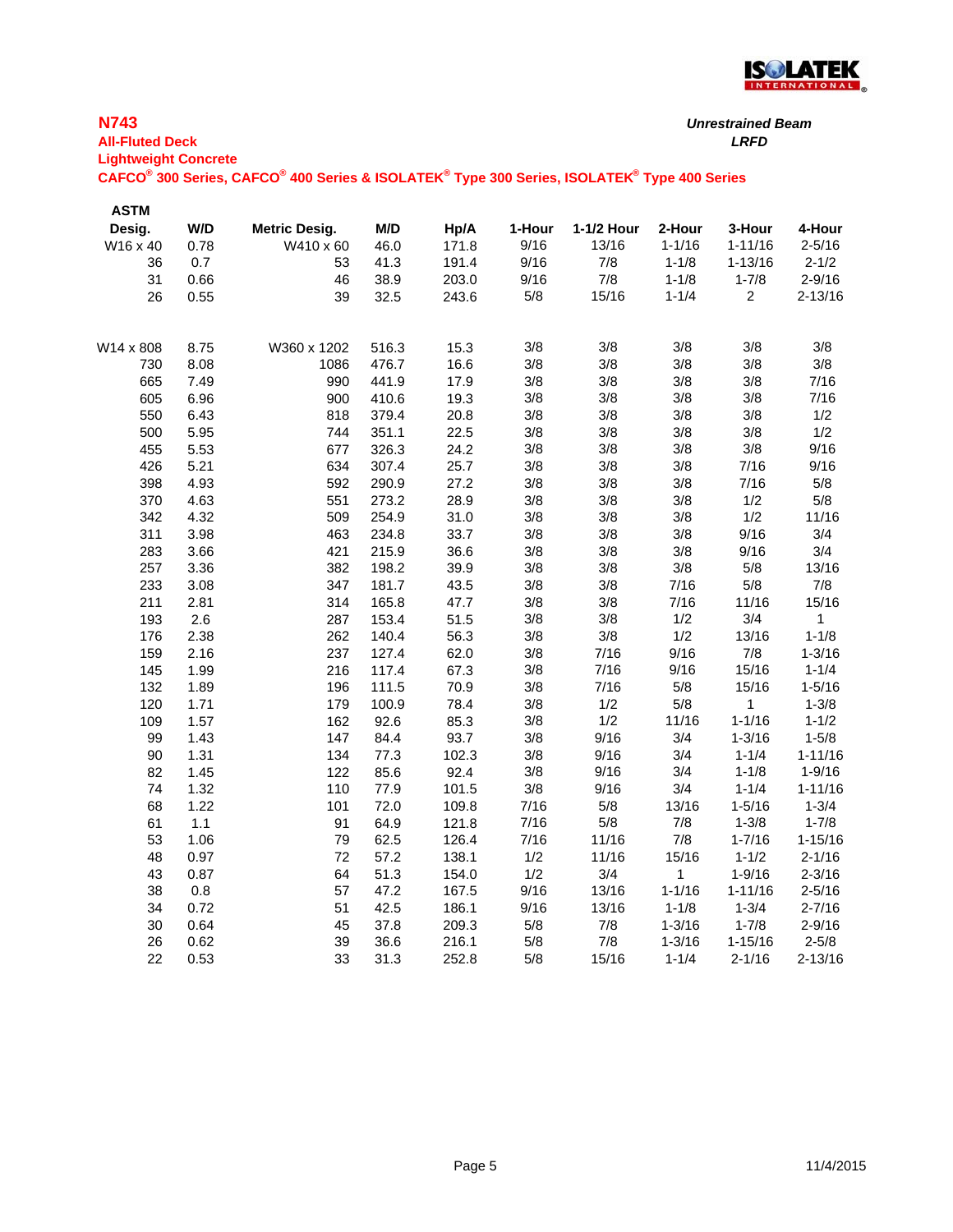

| <b>N743</b>                                                                                                                                 | <b>Unrestrained Beam</b> |
|---------------------------------------------------------------------------------------------------------------------------------------------|--------------------------|
| <b>All-Fluted Deck</b>                                                                                                                      | I RFD                    |
| <b>Lightweight Concrete</b>                                                                                                                 |                          |
| CAFCO <sup>®</sup> 300 Series, CAFCO <sup>®</sup> 400 Series & ISOLATEK <sup>®</sup> Type 300 Series, ISOLATEK <sup>®</sup> Type 400 Series |                          |

| <b>ASTM</b> |                           |                      |       |       |        |            |              |              |                |
|-------------|---------------------------|----------------------|-------|-------|--------|------------|--------------|--------------|----------------|
| Desig.      | W/D                       | <b>Metric Desig.</b> | M/D   | Hp/A  | 1-Hour | 1-1/2 Hour | 2-Hour       | 3-Hour       | 4-Hour         |
| W12 x 336   | 4.85                      | W310 x 500           | 286.2 | 27.6  | 3/8    | 3/8        | 3/8          | 7/16         | 5/8            |
| 305         | 4.49                      | 454                  | 264.9 | 29.8  | 3/8    | 3/8        | 3/8          | 1/2          | 5/8            |
| 279         | 4.19                      | 415                  | 247.2 | 32.0  | 3/8    | 3/8        | 3/8          | 1/2          | 11/16          |
| 252         | 3.84                      | 375                  | 226.6 | 34.9  | 3/8    | $3/8$      | $3/8$        | 9/16         | 3/4            |
| 230         | 3.55                      | 342                  | 209.5 | 37.7  | 3/8    | 3/8        | 3/8          | 9/16         | 13/16          |
| 210         | 3.27                      | 313                  | 192.9 | 41.0  | 3/8    | 3/8        | $3/8$        | $5/8$        | 7/8            |
| 190         | $\ensuremath{\mathsf{3}}$ | 283                  | 177.0 | 44.7  | 3/8    | 3/8        | 7/16         | 11/16        | 15/16          |
| 170         | 2.72                      | 253                  | 160.5 | 49.3  | 3/8    | 3/8        | 7/16         | 3/4          | $\mathbf{1}$   |
| 152         | 2.45                      | 225                  | 144.6 | 54.7  | 3/8    | 3/8        | 1/2          | 13/16        | $1 - 1/16$     |
| 136         | 2.23                      | 202                  | 131.6 | 60.1  | 3/8    | $3/8$      | 1/2          | 13/16        | $1 - 1/8$      |
| 120         | 1.99                      | 179                  | 117.4 | 67.3  | 3/8    | 7/16       | 9/16         | 15/16        | $1 - 1/4$      |
| 106         | 1.77                      | 158                  | 104.4 | 75.7  | 3/8    | 1/2        | $5/8$        | $\mathbf{1}$ | $1 - 3/8$      |
| 96          | 1.61                      | 143                  | 95.0  | 83.2  | 3/8    | 1/2        | 11/16        | $1 - 1/16$   | $1 - 7/16$     |
| 87          | 1.47                      | 129                  | 86.7  | 91.1  | 3/8    | 9/16       | 11/16        | $1 - 1/8$    | $1 - 9/16$     |
| 79          | 1.34                      | 117                  | 79.1  | 100.0 | 3/8    | 9/16       | 3/4          | $1 - 3/16$   | $1 - 11/16$    |
| 72          | 1.23                      | 107                  | 72.6  | 108.9 | 7/16   | $5/8$      | 13/16        | $1 - 5/16$   | $1 - 3/4$      |
| 65          | 1.11                      | 97                   | 65.5  | 120.7 | 7/16   | $5/8$      | 7/8          | $1 - 3/8$    | $1 - 7/8$      |
| 58          | 1.1                       | 86                   | 64.9  | 121.8 | 7/16   | $5/8$      | 7/8          | $1 - 3/8$    | $1 - 7/8$      |
| 53          | 1.02                      | 79                   | 60.2  | 131.4 | 7/16   | 11/16      | 7/8          | $1 - 7/16$   | $\mathbf{2}$   |
| 50          | 1.06                      | 74                   | 62.5  | 126.4 | 7/16   | 11/16      | 7/8          | $1 - 7/16$   | $1 - 15/16$    |
| 45          | 0.97                      | 67                   | 57.2  | 138.1 | 1/2    | 11/16      | 15/16        | $1 - 1/2$    | $2 - 1/16$     |
| 40          | 0.86                      | 60                   | 50.7  | 155.8 | 1/2    | 3/4        | 1            | $1 - 5/8$    | $2 - 3/16$     |
| 35          | 0.81                      | 52                   | 47.8  | 165.4 | 1/2    | 3/4        | $\mathbf{1}$ | $1 - 5/8$    | $2 - 1/4$      |
| 30          | 0.69                      | 45                   | 40.7  | 194.2 | 9/16   | $7/8$      | $1 - 1/8$    | $1 - 13/16$  | $2 - 1/2$      |
| 26          | 0.61                      | 39                   | 36.0  | 219.6 | 5/8    | 7/8        | $1 - 3/16$   | $1 - 15/16$  | $2 - 5/8$      |
| 22          | 0.62                      | 33                   | 36.6  | 216.1 | $5/8$  | $7/8$      | $1 - 3/16$   | $1 - 15/16$  | $2 - 5/8$      |
| 19          | 0.54                      | 28                   | 31.9  | 248.1 | 5/8    | 15/16      | $1 - 1/4$    | $2 - 1/16$   | $2 - 13/16$    |
| 16          | 0.45                      | 24                   | 26.6  | 297.7 | 11/16  | $1 - 1/16$ | $1 - 3/8$    | $2 - 3/16$   | $3 - 1/16$     |
| 14          | 0.4                       | 21                   | 23.6  | 335.0 | 3/4    | $1 - 1/16$ | $1 - 7/16$   | $2 - 5/16$   | $3 - 3/16$     |
| W10 x 112   | 2.17                      | W250 x 167           | 128.0 | 61.7  | 3/8    | 7/16       | 9/16         | $7/8$        | $1 - 3/16$     |
| 100         | 1.97                      | 149                  | 116.2 | 68.0  | 3/8    | 7/16       | 9/16         | 15/16        | $1 - 1/4$      |
| 88          | 1.74                      | 131                  | 102.7 | 77.0  | 3/8    | 1/2        | $5/8$        | 1            | $1 - 3/8$      |
| 77          | 1.54                      | 115                  | 90.9  | 87.0  | 3/8    | 1/2        | 11/16        | $1 - 1/8$    | $1 - 1/2$      |
| 68          | 1.38                      | 101                  | 81.4  | 97.1  | 3/8    | 9/16       | 3/4          | $1 - 3/16$   | $1 - 5/8$      |
| 60          | 1.22                      | 89                   | 72.0  | 109.8 | 7/16   | $5/8$      | 13/16        | $1 - 5/16$   | $1 - 3/4$      |
| 54          | 1.11                      | 80                   | 65.5  | 120.7 | 7/16   | $5/8$      | 7/8          | $1 - 3/8$    | $1 - 7/8$      |
| 49          | 1.01                      | 73                   | 59.6  | 132.7 | 1/2    | 11/16      | 15/16        | $1 - 7/16$   | $\overline{2}$ |
| 45          | 1.06                      | 67                   | 62.5  | 126.4 | 7/16   | 11/16      | $7/8$        | $1 - 7/16$   | $1 - 15/16$    |
| 39          | 0.92                      | 58                   | 54.3  | 145.6 | 1/2    | 3/4        | 15/16        | $1 - 9/16$   | $2 - 1/8$      |
| 33          | 0.78                      | 49                   | 46.0  | 171.8 | 9/16   | 13/16      | $1 - 1/16$   | $1 - 11/16$  | $2 - 5/16$     |
| 30          | 0.8                       | 45                   | 47.2  | 167.5 | 9/16   | 13/16      | $1 - 1/16$   | 1-11/16      | $2 - 5/16$     |